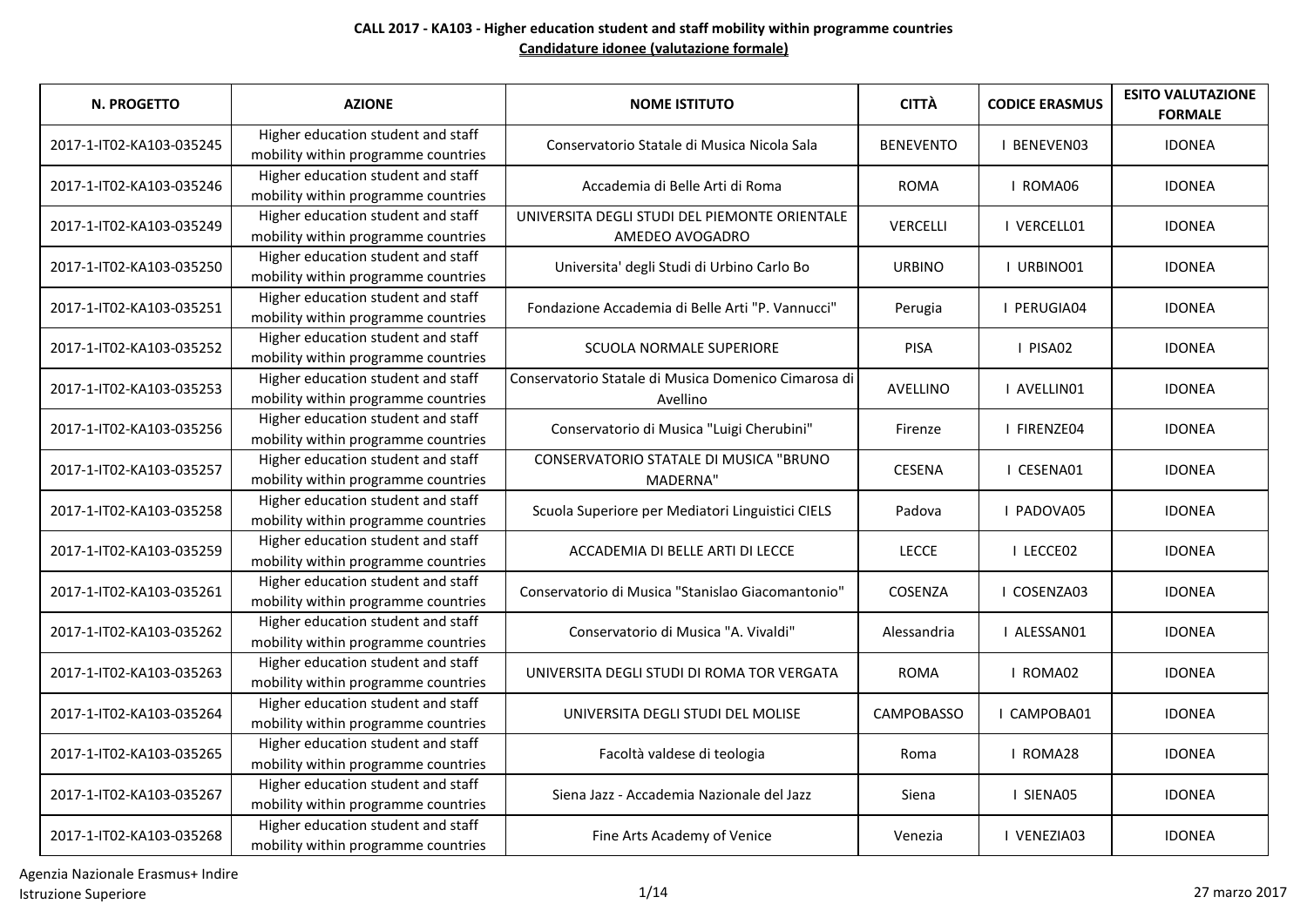| N. PROGETTO              | <b>AZIONE</b>                                                             | <b>NOME ISTITUTO</b>                                                            | <b>CITTÀ</b>   | <b>CODICE ERASMUS</b> | <b>ESITO VALUTAZIONE</b><br><b>FORMALE</b> |
|--------------------------|---------------------------------------------------------------------------|---------------------------------------------------------------------------------|----------------|-----------------------|--------------------------------------------|
| 2017-1-IT02-KA103-035269 | Higher education student and staff<br>mobility within programme countries | UNIVERSITA DEGLI STUDI DI VERONA                                                | <b>VERONA</b>  | I VERONA01            | <b>IDONEA</b>                              |
| 2017-1-IT02-KA103-035272 | Higher education student and staff<br>mobility within programme countries | CONSERVATORIO DI MUSICA "G.VERDI" DI MILANO                                     | <b>MILANO</b>  | I MILANO09            | <b>IDONEA</b>                              |
| 2017-1-IT02-KA103-035274 | Higher education student and staff<br>mobility within programme countries | Istituto Superiore per le Industrie Artistiche                                  | Florence       | I FIRENZE05           | <b>IDONEA</b>                              |
| 2017-1-IT02-KA103-035275 | Higher education student and staff<br>mobility within programme countries | UNIVERSITA DEGLI STUDI DELLA CAMPANIA LUIGI<br>VANVITELLI                       | <b>CASERTA</b> | I NAPOLI09            | <b>IDONEA</b>                              |
| 2017-1-IT02-KA103-035276 | Higher education student and staff<br>mobility within programme countries | Accademia della Moda                                                            | <b>Naples</b>  | I NAPOLI13            | <b>IDONEA</b>                              |
| 2017-1-IT02-KA103-035279 | Higher education student and staff<br>mobility within programme countries | UNIVERSITA DEGLI STUDI DELLA TUSCIA                                             | <b>VITERBO</b> | I VITERBO01           | <b>IDONEA</b>                              |
| 2017-1-IT02-KA103-035281 | Higher education student and staff<br>mobility within programme countries | UNIVERSITA DEGLI STUDI DI ROMA FORO ITALICO                                     | <b>ROMA</b>    | I ROMA05              | <b>IDONEA</b>                              |
| 2017-1-IT02-KA103-035282 | Higher education student and staff<br>mobility within programme countries | LUISS LIBERA UNIVERSITA INTERNAZIONALE DEGLI<br>STUDI SOCIALI GUIDO CARLI       | <b>ROMA</b>    | I ROMA03              | <b>IDONEA</b>                              |
| 2017-1-IT02-KA103-035284 | Higher education student and staff<br>mobility within programme countries | Conservatorio di Musica di Perugia                                              | Perugia        | I PERUGIA03           | <b>IDONEA</b>                              |
| 2017-1-IT02-KA103-035285 | Higher education student and staff<br>mobility within programme countries | CONSERVATORIO STATALE DI MUSICA V. BELLINI<br>PALERMO                           | Palermo        | I PALERMO04           | <b>IDONEA</b>                              |
| 2017-1-IT02-KA103-035286 | Higher education student and staff<br>mobility within programme countries | UNIVERSITA PER STRANIERI DI PERUGIA                                             | PERUGIA        | I PERUGIA06           | <b>IDONEA</b>                              |
| 2017-1-IT02-KA103-035287 | Higher education student and staff<br>mobility within programme countries | Istituto Superiore di studi Musicali di Reggio Emilia e<br>Castelnovo ne' Monti | Reggio Emilia  | I REGGIO05            | <b>IDONEA</b>                              |
| 2017-1-IT02-KA103-035288 | Higher education student and staff<br>mobility within programme countries | Conservatorio di Musica Giuseppe Martucci Salerno                               | Salerno        | I SALERNO02           | <b>IDONEA</b>                              |
| 2017-1-IT02-KA103-035293 | Higher education student and staff<br>mobility within programme countries | CONSERVATORIO DI MUSICA "SANTA CECILIA"                                         | <b>ROME</b>    | I ROMA09              | <b>IDONEA</b>                              |
| 2017-1-IT02-KA103-035294 | Higher education student and staff<br>mobility within programme countries | Conservatorio San Pietro a Majella                                              | Napoli         | I NAPOLI07            | <b>IDONEA</b>                              |
| 2017-1-IT02-KA103-035295 | Higher education student and staff<br>mobility within programme countries | <b>LABA SRL</b>                                                                 | <b>BRESCIA</b> | I BRESCIA05           | <b>IDONEA</b>                              |
| 2017-1-IT02-KA103-035296 | Higher education student and staff<br>mobility within programme countries | CONSERVATORIO STATALE DI MUSICA "JACOPO<br><b>TOMADINI"</b>                     | <b>UDINE</b>   | I UDINE02             | <b>IDONEA</b>                              |
| 2017-1-IT02-KA103-035297 | Higher education student and staff<br>mobility within programme countries | UNIVERSITA DEGLI STUDI DELL'AQUILA                                              | L AQUILA       | I L-AQUIL01           | <b>IDONEA</b>                              |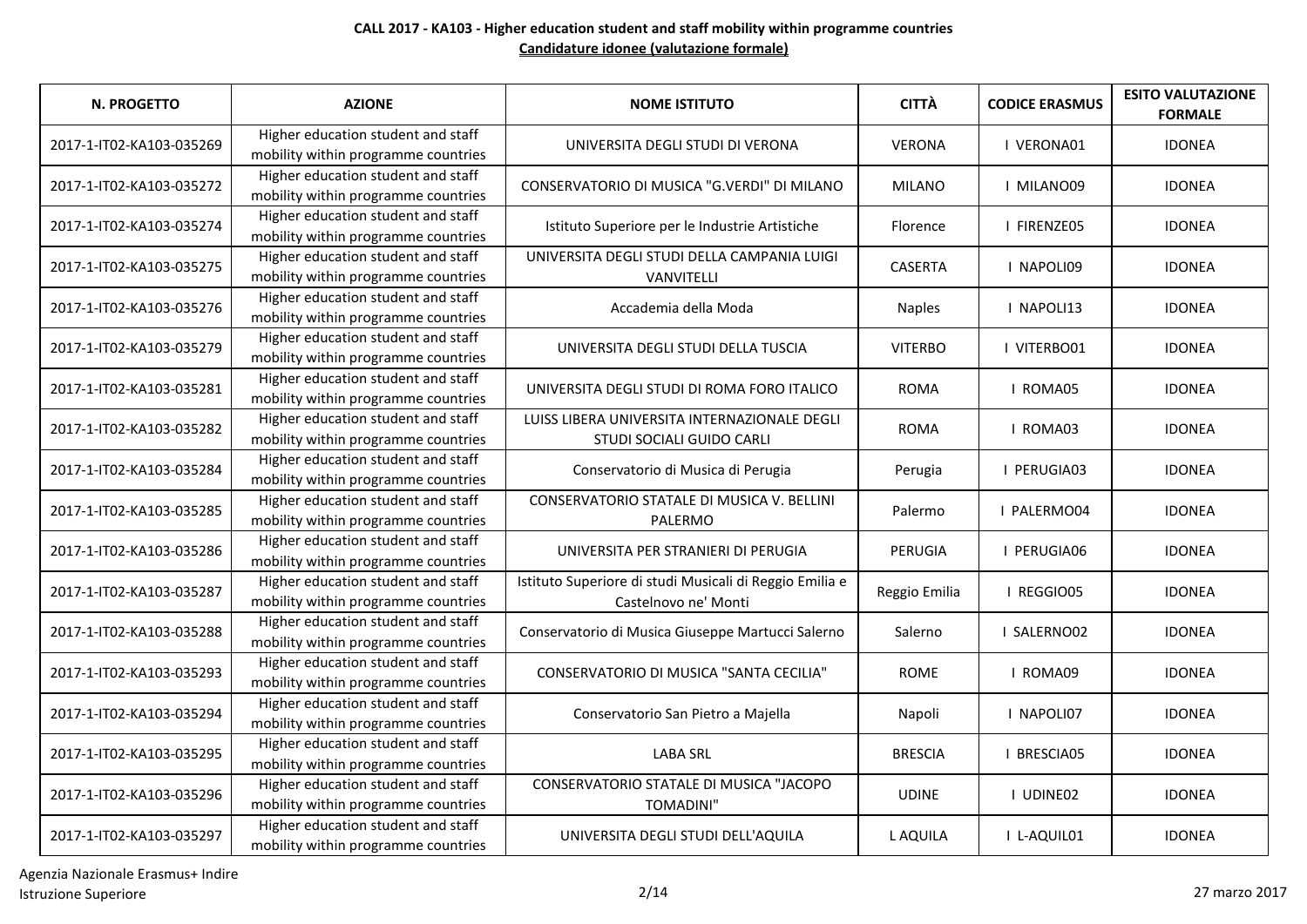| <b>N. PROGETTO</b>       | <b>AZIONE</b>                                                             | <b>NOME ISTITUTO</b>                                                     | <b>CITTÀ</b>       | <b>CODICE ERASMUS</b> | <b>ESITO VALUTAZIONE</b><br><b>FORMALE</b> |
|--------------------------|---------------------------------------------------------------------------|--------------------------------------------------------------------------|--------------------|-----------------------|--------------------------------------------|
| 2017-1-IT02-KA103-035298 | Higher education student and staff<br>mobility within programme countries | Accademia Nazionale d'Arte Drammatica "Silvio<br>d'Amico"                | Roma               | I ROMA29              | <b>IDONEA</b>                              |
| 2017-1-IT02-KA103-035300 | Higher education student and staff<br>mobility within programme countries | SCUOLA IMT (ISTITUZIONI, MERCATI, TECNOLOGIE)<br>ALTI STUDI DI LUCCA     | <b>LUCCA</b>       | I LUCCA04             | <b>IDONEA</b>                              |
| 2017-1-IT02-KA103-035301 | Higher education student and staff<br>mobility within programme countries | ACCADEMIA DI BELLE ARTI DI BOLOGNA                                       | <b>BOOGNA</b>      | I BOLOGNA03           | <b>IDONEA</b>                              |
| 2017-1-IT02-KA103-035302 | Higher education student and staff<br>mobility within programme countries | Nuova Scuola Europea Srl                                                 | Perugia            | I PERUGIA05           | <b>IDONEA</b>                              |
| 2017-1-IT02-KA103-035303 | Higher education student and staff<br>mobility within programme countries | ISSM P. Mascagni                                                         | Livorno            | I LIVORNO01           | <b>IDONEA</b>                              |
| 2017-1-IT02-KA103-035306 | Higher education student and staff<br>mobility within programme countries | UNIVERSITA DEGLI STUDI SUOR ORSOLA BENINCASA                             | <b>NAPOLI</b>      | I NAPOLI04            | <b>IDONEA</b>                              |
| 2017-1-IT02-KA103-035307 | Higher education student and staff<br>mobility within programme countries | UNIVERSITA DI PISA                                                       | PISA               | I PISA01              | <b>IDONEA</b>                              |
| 2017-1-IT02-KA103-035308 | Higher education student and staff<br>mobility within programme countries | UNIVERSITA DEGLI STUDI DI SALERNO                                        | <b>FISCIANO SA</b> | I SALERNO01           | <b>IDONEA</b>                              |
| 2017-1-IT02-KA103-035310 | Higher education student and staff<br>mobility within programme countries | SCUOLA SUPERIORE DI STUDI UNIVERSITARI E DI<br>PERFEZIONAMENTO SANT'ANNA | PISA               | I PISA03              | <b>IDONEA</b>                              |
| 2017-1-IT02-KA103-035311 | Higher education student and staff<br>mobility within programme countries | UNIVERSITA DEGLI STUDI DI CASSINO E DEL LAZIO<br><b>MERIDIONALE</b>      | CASSINO            | I CASSINO01           | <b>IDONEA</b>                              |
| 2017-1-IT02-KA103-035312 | Higher education student and staff<br>mobility within programme countries | UNIVERSITA CA' FOSCARI VENEZIA                                           | <b>VENEZIA</b>     | I VENEZIA01           | <b>IDONEA</b>                              |
| 2017-1-IT02-KA103-035316 | Higher education student and staff<br>mobility within programme countries | UNIVERSITA DEGLI STUDI ROMA TRE                                          | <b>ROMA</b>        | I ROMA16              | <b>IDONEA</b>                              |
| 2017-1-IT02-KA103-035318 | Higher education student and staff<br>mobility within programme countries | UNIVERSITA DEGLI STUDI DI SASSARI                                        | SASSARI            | I SASSARI01           | <b>IDONEA</b>                              |
| 2017-1-IT02-KA103-035319 | Higher education student and staff<br>mobility within programme countries | ACCADEMIA DI BELLE ARTI DI L'AQUILA                                      | L'AQUILA           | I L-AQUIL03           | <b>IDONEA</b>                              |
| 2017-1-IT02-KA103-035320 | Higher education student and staff<br>mobility within programme countries | UNIVERSITA DEGLI STUDI DI NAPOLI FEDERICO II.                            | <b>NAPOLI</b>      | I NAPOLI01            | <b>IDONEA</b>                              |
| 2017-1-IT02-KA103-035321 | Higher education student and staff<br>mobility within programme countries | ACCADEMIA DI BELLE ARTI DI FOGGIA                                        | <b>FOGGIA</b>      | I FOGGIA01            | <b>IDONEA</b>                              |
| 2017-1-IT02-KA103-035323 | Higher education student and staff<br>mobility within programme countries | UNIVERSITA' CARLO CATTANEO - LIUC                                        | CASTELLANZA        | I CASTELL01           | <b>IDONEA</b>                              |
| 2017-1-IT02-KA103-035324 | Higher education student and staff<br>mobility within programme countries | CONSERVATORIO DI MUSICA GIUSEPPE TARTINI                                 | <b>TRIESTE</b>     | I TRIETSTE02          | <b>IDONEA</b>                              |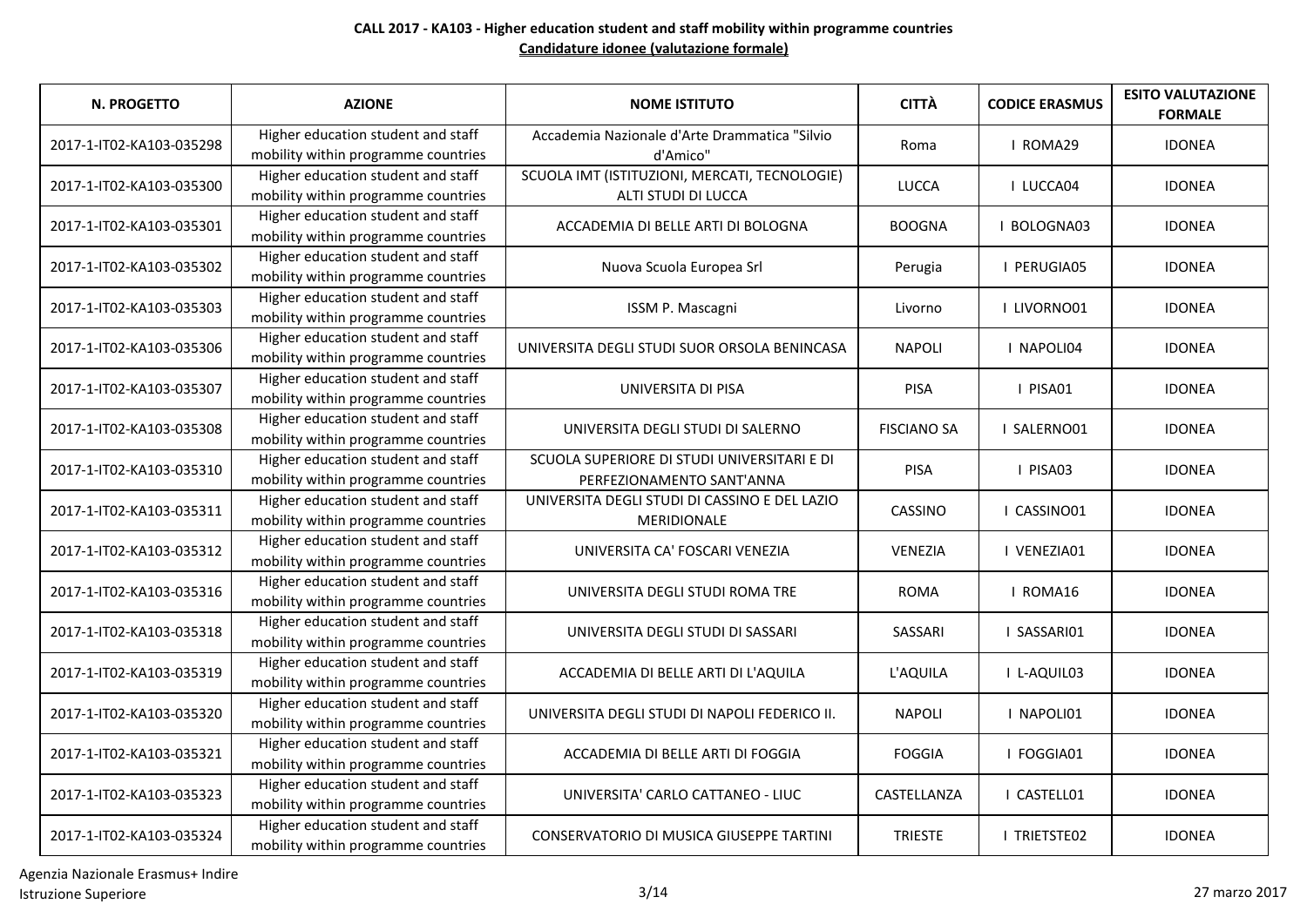| <b>N. PROGETTO</b>       | <b>AZIONE</b>                                                             | <b>NOME ISTITUTO</b>                                                                              | <b>CITTÀ</b>    | <b>CODICE ERASMUS</b> | <b>ESITO VALUTAZIONE</b><br><b>FORMALE</b> |
|--------------------------|---------------------------------------------------------------------------|---------------------------------------------------------------------------------------------------|-----------------|-----------------------|--------------------------------------------|
| 2017-1-IT02-KA103-035327 | Higher education student and staff<br>mobility within programme countries | UNIVERSITA DEGLI STUDI DI PALERMO                                                                 | PALERMO         | I PALERMO01           | <b>IDONEA</b>                              |
| 2017-1-IT02-KA103-035331 | Higher education student and staff<br>mobility within programme countries | Istituto Superiore di Studi Musicali "Vincenzo Bellini"<br>Catania                                | Catania         | I CATANIA06           | <b>IDONEA</b>                              |
| 2017-1-IT02-KA103-035333 | Higher education student and staff<br>mobility within programme countries | POLITECNICO DI BARI                                                                               | <b>BARI</b>     | I BARIO5              | <b>IDONEA</b>                              |
| 2017-1-IT02-KA103-035334 | Higher education student and staff<br>mobility within programme countries | <b>SSML VITTORIA</b>                                                                              | <b>TORINO</b>   | I TORINO12            | <b>IDONEA</b>                              |
| 2017-1-IT02-KA103-035335 | Higher education student and staff<br>mobility within programme countries | Conservatorio di Musica Francesco Venezze                                                         | <b>ROVIGO</b>   | I ROVIGO01            | <b>IDONEA</b>                              |
| 2017-1-IT02-KA103-035337 | Higher education student and staff<br>mobility within programme countries | Conservatorio di Musica di Lecce - Tito Schipa                                                    | Lecce           | I LECCE03             | <b>IDONEA</b>                              |
| 2017-1-IT02-KA103-035339 | Higher education student and staff<br>mobility within programme countries | Scuole Civiche Milano - Fondazione di Partecipazione                                              | <b>MILANO</b>   | I MILANO14            | <b>IDONEA</b>                              |
| 2017-1-IT02-KA103-035340 | Higher education student and staff<br>mobility within programme countries | Istituto Superiore per le Industrie Artistiche - I.S.I.A.                                         | Roma            | I ROMA12              | <b>IDONEA</b>                              |
| 2017-1-IT02-KA103-035341 | Higher education student and staff<br>mobility within programme countries | UNIVERSITA DEGLI STUDI MAGNA GRAECIA DI<br>CATANZARO                                              | CATANZARO       | I CATANZA02           | <b>IDONEA</b>                              |
| 2017-1-IT02-KA103-035343 | Higher education student and staff<br>mobility within programme countries | Conservatorio Statale di Musica "L. Perosi"<br>Campobasso                                         | Campobasso      | I CAMPOBA03           | <b>IDONEA</b>                              |
| 2017-1-IT02-KA103-035347 | Higher education student and staff<br>mobility within programme countries | UNIVERSITA IUAV DI VENEZIA                                                                        | VENEZIA         | I VENEZIA02           | <b>IDONEA</b>                              |
| 2017-1-IT02-KA103-035348 | Higher education student and staff<br>mobility within programme countries | UNIVERSITA DEGLI STUDI DI ROMA LA SAPIENZA                                                        | <b>ROMA</b>     | I ROMA01              | <b>IDONEA</b>                              |
| 2017-1-IT02-KA103-035350 | Higher education student and staff<br>mobility within programme countries | UNIVERSITA DEGLI STUDI DI SCIENZE<br><b>GASTRONOMICHE</b>                                         | <b>POLLENZO</b> | I BRA01               | <b>IDONEA</b>                              |
| 2017-1-IT02-KA103-035358 | Higher education student and staff<br>mobility within programme countries | UNIVERSITA DEGLI STUDI DI GENOVA                                                                  | <b>GENOVA</b>   | I GENOVA01            | <b>IDONEA</b>                              |
| 2017-1-IT02-KA103-035359 | Higher education student and staff<br>mobility within programme countries | Accademia Abadir (ente gestore R.AR.A. SRL)                                                       | <b>CATANIA</b>  | I CATANIA08           | <b>IDONEA</b>                              |
| 2017-1-IT02-KA103-035360 | Higher education student and staff<br>mobility within programme countries | Istituto Tecnico Superiore per le Tecnologie Innovative<br>i Beni e le Attività Culturali-Turismo | Roma            | I ROMA33              | <b>IDONEA</b>                              |
| 2017-1-IT02-KA103-035363 | Higher education student and staff<br>mobility within programme countries | Accademia di Belle Arti di Catanzaro                                                              | Catanzaro       | I CATANZA03           | <b>IDONEA</b>                              |
| 2017-1-IT02-KA103-035365 | Higher education student and staff<br>mobility within programme countries | Accademia di Belle Arti di Palermo                                                                | Palermo         | I PALERMO03           | <b>IDONEA</b>                              |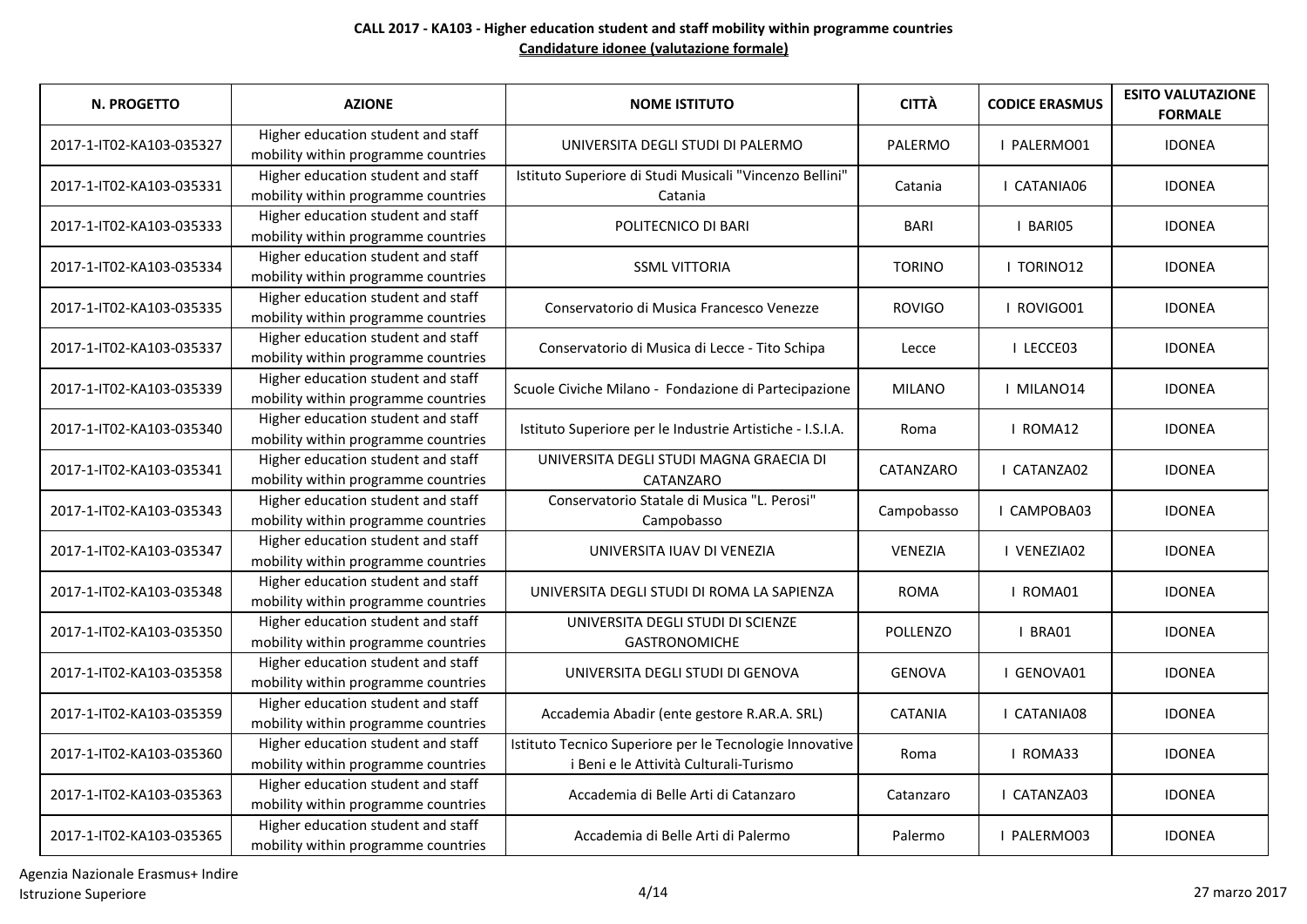| N. PROGETTO              | <b>AZIONE</b>                                                             | <b>NOME ISTITUTO</b>                                           | <b>CITTÀ</b>    | <b>CODICE ERASMUS</b> | <b>ESITO VALUTAZIONE</b><br><b>FORMALE</b> |
|--------------------------|---------------------------------------------------------------------------|----------------------------------------------------------------|-----------------|-----------------------|--------------------------------------------|
| 2017-1-IT02-KA103-035366 | Higher education student and staff<br>mobility within programme countries | Accademia di Belle Arti di Urbino                              | Urbino          | I URBINO03            | <b>IDONEA</b>                              |
| 2017-1-IT02-KA103-035370 | Higher education student and staff<br>mobility within programme countries | LIBERA UNIVERSITA MARIA SS. ASSUNTA DI ROMA                    | <b>ROMA</b>     | I ROMA04              | <b>IDONEA</b>                              |
| 2017-1-IT02-KA103-035372 | Higher education student and staff<br>mobility within programme countries | UNIVERSITA DEGLI STUDI DI CATANIA                              | <b>CATANIA</b>  | I CATANIA01           | <b>IDONEA</b>                              |
| 2017-1-IT02-KA103-035374 | Higher education student and staff<br>mobility within programme countries | Vincenzo Foppa Società Cooperativa Sociale ONLUS               | <b>Brescia</b>  | <b>I BRESCIA04</b>    | <b>IDONEA</b>                              |
| 2017-1-IT02-KA103-035379 | Higher education student and staff<br>mobility within programme countries | SCUOLA SUPERIORE PER MEDIATORI LINGUISTICI DI<br><b>PADOVA</b> | Padova          | I PADOVA04            | <b>IDONEA</b>                              |
| 2017-1-IT02-KA103-035381 | Higher education student and staff<br>mobility within programme countries | Istituto Superiore per le Industrie Artistiche Faenza          | Faenza          | I FAENZA01            | <b>IDONEA</b>                              |
| 2017-1-IT02-KA103-035383 | Higher education student and staff<br>mobility within programme countries | Accademia Di Belle Arti Di Ravenna                             | Ravenna         | <b>I RAVENNA01</b>    | <b>IDONEA</b>                              |
| 2017-1-IT02-KA103-035384 | Higher education student and staff<br>mobility within programme countries | Istituto Superiore Di Studi Musicali "Giuseppe Verdi"          | Ravenna         | <b>I RAVENNA02</b>    | <b>IDONEA</b>                              |
| 2017-1-IT02-KA103-035389 | Higher education student and staff<br>mobility within programme countries | UNIVERSITA DEGLI STUDI DI MESSINA                              | <b>MESSINA</b>  | I MESSINA01           | <b>IDONEA</b>                              |
| 2017-1-IT02-KA103-035390 | Higher education student and staff<br>mobility within programme countries | UNIVERSITA VITA-SALUTE SAN RAFFAELE                            | <b>MILANO</b>   | I MILANO15            | <b>IDONEA</b>                              |
| 2017-1-IT02-KA103-035393 | Higher education student and staff<br>mobility within programme countries | Conservatorio di Musica "Giuseppe Nicolini"                    | <b>PIACENZA</b> | I PIACENZ01           | <b>IDONEA</b>                              |
| 2017-1-IT02-KA103-035394 | Higher education student and staff<br>mobility within programme countries | Saint Louis Music Center Srl                                   | Rome            | I ROMA30              | <b>IDONEA</b>                              |
| 2017-1-IT02-KA103-035395 | Higher education student and staff<br>mobility within programme countries | Scuola Superiore per Mediatori Linguistici Carolina<br>Albasio | Castellanza     | I CASTELL02           | <b>IDONEA</b>                              |
| 2017-1-IT02-KA103-035397 | Higher education student and staff<br>mobility within programme countries | UNIVERSITA DEGLI STUDI DELL'INSUBRIA                           | VARESE          | I VARESE02            | <b>IDONEA</b>                              |
| 2017-1-IT02-KA103-035400 | Higher education student and staff<br>mobility within programme countries | ACCADEMIA DI BELLE ARTI DI CARRARA                             | CARRARA         | I CARRARA01           | <b>IDONEA</b>                              |
| 2017-1-IT02-KA103-035401 | Higher education student and staff<br>mobility within programme countries | Accademia di belle arti Aldo Galli - I.L.E.M. srl              | Como            | I COMO03              | <b>IDONEA</b>                              |
| 2017-1-IT02-KA103-035402 | Higher education student and staff<br>mobility within programme countries | ACCADEMIA DI BELLE ARTI - MACERATA                             | <b>MACERATA</b> | I MACERAT02           | <b>IDONEA</b>                              |
| 2017-1-IT02-KA103-035404 | Higher education student and staff<br>mobility within programme countries | ACCADEMIA DI BELLE ARTI DI BRERA                               | Milano          | I MILANO08            | <b>IDONEA</b>                              |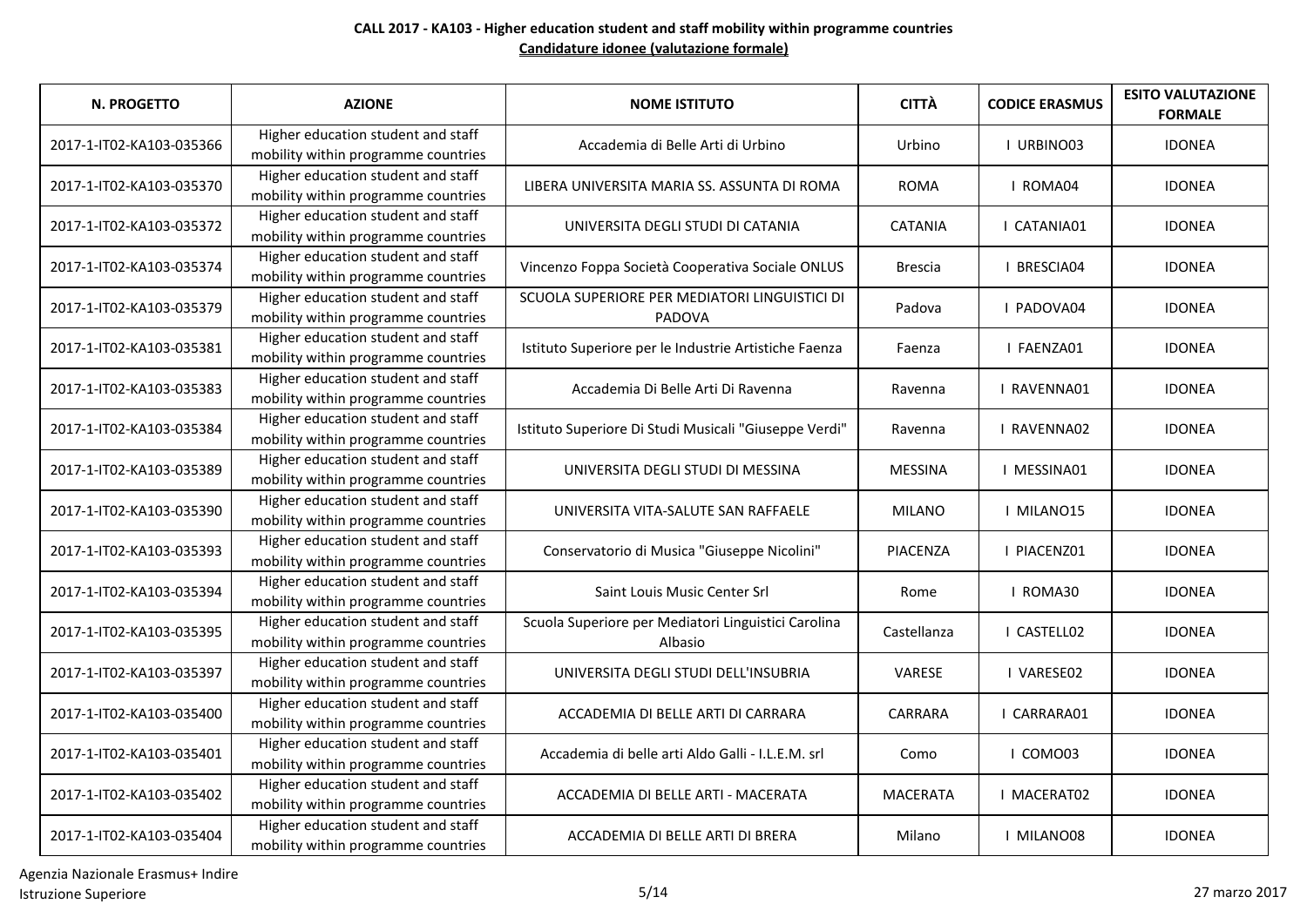| N. PROGETTO              | <b>AZIONE</b>                                                             | <b>NOME ISTITUTO</b>                                                                                                                            | <b>CITTÀ</b>         | <b>CODICE ERASMUS</b> | <b>ESITO VALUTAZIONE</b><br><b>FORMALE</b> |
|--------------------------|---------------------------------------------------------------------------|-------------------------------------------------------------------------------------------------------------------------------------------------|----------------------|-----------------------|--------------------------------------------|
| 2017-1-IT02-KA103-035405 | Higher education student and staff<br>mobility within programme countries | FONDAZIONE ISTITUTO TECNICO SUPERIORE PER<br>TECNOLOGIE INNOVATIVE PER I BENI E LE ATTIVITÀ<br><b>CULTURALI E TURISTICHE</b>                    | <b>VICO EQUENSE</b>  | I SALERNO03           | <b>IDONEA</b>                              |
| 2017-1-IT02-KA103-035406 | Higher education student and staff<br>mobility within programme countries | Conservatorio Statale di Musica Niccolò Paganini                                                                                                | <b>GENOVA</b>        | I GENOVA02            | <b>IDONEA</b>                              |
| 2017-1-IT02-KA103-035411 | Higher education student and staff<br>mobility within programme countries | Conservatorio di Musica "F. Cilea"                                                                                                              | Reggio di Calabria   | I REGGIO03            | <b>IDONEA</b>                              |
| 2017-1-IT02-KA103-035412 | Higher education student and staff<br>mobility within programme countries | Fondazione ITS Istituto Tecnico Superiore Area Nuove<br>Tecnologie per il Made in Italy Sistema Alimentare<br>Settore Produzioni Agroalimentari | Locorotondo          | I BARIO6              | <b>IDONEA</b>                              |
| 2017-1-IT02-KA103-035424 | Higher education student and staff<br>mobility within programme countries | Conservatorio di musica "Niccolò Piccinni" - Bari                                                                                               | Bari                 | I BARIO3              | <b>IDONEA</b>                              |
| 2017-1-IT02-KA103-035426 | Higher education student and staff<br>mobility within programme countries | Conservatorio di Musica "A. Corelli" Messina                                                                                                    | Messina              | I MESSINA04           | <b>IDONEA</b>                              |
| 2017-1-IT02-KA103-035436 | Higher education student and staff<br>mobility within programme countries | CONSERVATORIO DI MUSICA "F.TORREFRANCA" VIBO<br><b>VALENTIA</b>                                                                                 | <b>VIBO VALENTIA</b> | I VIBO-VA01           | <b>IDONEA</b>                              |
| 2017-1-IT02-KA103-035449 | Higher education student and staff<br>mobility within programme countries | Conservatorio di Musica "Egidio Romualdo Duni" di<br>Matera                                                                                     | Matera               | I MATERA01            | <b>IDONEA</b>                              |
| 2017-1-IT02-KA103-035451 | Higher education student and staff<br>mobility within programme countries | UNIVERSITA COMMERCIALE LUIGI BOCCONI                                                                                                            | <b>MILANO</b>        | I MILANO04            | <b>IDONEA</b>                              |
| 2017-1-IT02-KA103-035452 | Higher education student and staff<br>mobility within programme countries | UNIVERSITA DEGLI STUDI DI PADOVA                                                                                                                | PADOVA               | I PADOVA01            | <b>IDONEA</b>                              |
| 2017-1-IT02-KA103-035454 | Higher education student and staff<br>mobility within programme countries | Università degli Studi di Napoli L'Orientale                                                                                                    | naples               | I NAPOLI02            | <b>IDONEA</b>                              |
| 2017-1-IT02-KA103-035455 | Higher education student and staff<br>mobility within programme countries | UNIVERSITA' DEGLI STUDI DI SIENA                                                                                                                | <b>SIENA</b>         | I SIENA01             | <b>IDONEA</b>                              |
| 2017-1-IT02-KA103-035456 | Higher education student and staff<br>mobility within programme countries | I.T.S. Umbria Made in Italy-Innovazione, Tecnologia e<br>Sviluppo                                                                               | Perugia              | I PERUGIA07           | <b>IDONEA</b>                              |
| 2017-1-IT02-KA103-035457 | Higher education student and staff<br>mobility within programme countries | UNIVERSITA DEGLI STUDI DI TRENTO                                                                                                                | <b>TRENTO</b>        | I TRENTO01            | <b>IDONEA</b>                              |
| 2017-1-IT02-KA103-035458 | Higher education student and staff<br>mobility within programme countries | UNIVERSITA DEGLI STUDI DI CAGLIARI                                                                                                              | <b>CAGLIARI</b>      | I CAGLIAR01           | <b>IDONEA</b>                              |
| 2017-1-IT02-KA103-035464 | Higher education student and staff<br>mobility within programme countries | CONSERVATORIO STATALE DI MUSICA "UMBERTO<br>GIORDANO"                                                                                           | Foggia               | I FOGGIA02            | <b>IDONEA</b>                              |
| 2017-1-IT02-KA103-035465 | Higher education student and staff<br>mobility within programme countries | Istitituto Superiore di Studi Musicali "L.Boccherini"                                                                                           | Lucca                | I LUCCA03             | <b>IDONEA</b>                              |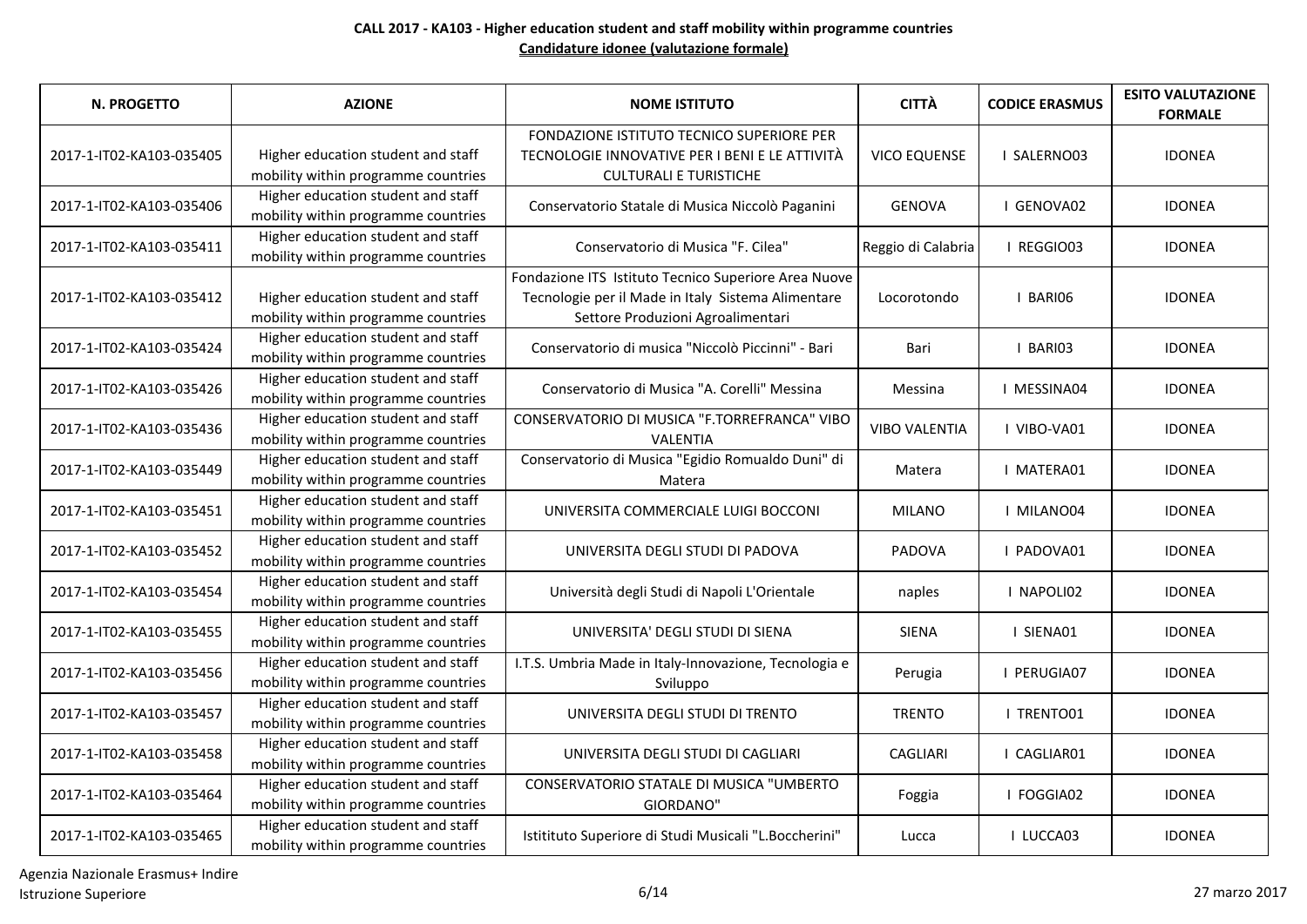| <b>N. PROGETTO</b>       | <b>AZIONE</b>                                                             | <b>NOME ISTITUTO</b>                                                                            | <b>CITTÀ</b>                         | <b>CODICE ERASMUS</b> | <b>ESITO VALUTAZIONE</b><br><b>FORMALE</b> |
|--------------------------|---------------------------------------------------------------------------|-------------------------------------------------------------------------------------------------|--------------------------------------|-----------------------|--------------------------------------------|
| 2017-1-IT02-KA103-035467 | Higher education student and staff<br>mobility within programme countries | Fondazione Universitaria San Pellegrino                                                         | Misano Adriatico                     | I FORLI01             | <b>IDONEA</b>                              |
| 2017-1-IT02-KA103-035469 | Higher education student and staff<br>mobility within programme countries | UNIVERSITA DEGLI STUDI DI MACERATA                                                              | <b>MACERATA</b>                      | <b>I MACERAT01</b>    | <b>IDONEA</b>                              |
| 2017-1-IT02-KA103-035470 | Higher education student and staff<br>mobility within programme countries | UNIVERSITA DEGLI STUDI DEL SANNIO                                                               | <b>BENEVENTO</b>                     | <b>I BENEVENO2</b>    | <b>IDONEA</b>                              |
| 2017-1-IT02-KA103-035473 | Higher education student and staff<br>mobility within programme countries | UNIVERSITA TELEMATICA PEGASO                                                                    | <b>NAPOLI</b>                        | I NAPOLI11            | <b>IDONEA</b>                              |
| 2017-1-IT02-KA103-035475 | Higher education student and staff<br>mobility within programme countries | Conservatorio statale di musica Giacomo Puccini                                                 | la Spezia                            | I LA-SPEZ01           | <b>IDONEA</b>                              |
| 2017-1-IT02-KA103-035478 | Higher education student and staff<br>mobility within programme countries | Istituto Generale Istruzione Superiore S.R.L.                                                   | Cagliari                             | I QUARTUS01           | <b>IDONEA</b>                              |
| 2017-1-IT02-KA103-035479 | Higher education student and staff<br>mobility within programme countries | UNIVERSITA DELLA VALLE D'AOSTA                                                                  | <b>AOSTA</b>                         | <b>LAOSTA02</b>       | <b>IDONEA</b>                              |
| 2017-1-IT02-KA103-035485 | Higher education student and staff<br>mobility within programme countries | UNIVERSITA DEGLI STUDI DI FOGGIA                                                                | <b>FOGGIA</b>                        | I FOGGIA03            | <b>IDONEA</b>                              |
| 2017-1-IT02-KA103-035486 | Higher education student and staff<br>mobility within programme countries | Conservatorio di Musica Agostino Steffani                                                       | Castelfranco<br>Veneto               | I CASTELF01           | <b>IDONEA</b>                              |
| 2017-1-IT02-KA103-035488 | Higher education student and staff<br>mobility within programme countries | UNIVERSITA DEGLI STUDI DI TRIESTE                                                               | <b>TRIESTE</b>                       | I TRIESTE01           | <b>IDONEA</b>                              |
| 2017-1-IT02-KA103-035489 | Higher education student and staff<br>mobility within programme countries | CONSERVATORIO DI MUSICA "ARRIGO PEDROLLO" DI<br><b>VICENZA</b>                                  | <b>VICENZA</b>                       | I VICENZA03           | <b>IDONEA</b>                              |
| 2017-1-IT02-KA103-035490 | Higher education student and staff<br>mobility within programme countries | Accademia Albertina delle Belle Arti                                                            | Torino                               | <b>I TORINO04</b>     | <b>IDONEA</b>                              |
| 2017-1-IT02-KA103-035491 | Higher education student and staff<br>mobility within programme countries | UNIVERSITA DELLA CALABRIA                                                                       | <b>ARCAVACATA DI</b><br><b>RENDE</b> | I COSENZA01           | <b>IDONEA</b>                              |
| 2017-1-IT02-KA103-035492 | Higher education student and staff<br>mobility within programme countries | ACCADEMIA DI BELLE ARTI GIACOMO CARRARA                                                         | Bergamo                              | I BERGAMO07           | <b>IDONEA</b>                              |
| 2017-1-IT02-KA103-035496 | Higher education student and staff<br>mobility within programme countries | Fondazione Biocampus Istituto Tecnico Superiore per<br>le Nuove Tecnologie per il Made in Italy | LATINA                               | <b>I LATINA04</b>     | <b>IDONEA</b>                              |
| 2017-1-IT02-KA103-035499 | Higher education student and staff<br>mobility within programme countries | UNIVERSITA DEGLI STUDI DI PERUGIA                                                               | PERUGIA                              | I PERUGIA01           | <b>IDONEA</b>                              |
| 2017-1-IT02-KA103-035502 | Higher education student and staff<br>mobility within programme countries | Conservatorio di Musica "L. Refice"                                                             | Frosinone                            | I FROSINO02           | <b>IDONEA</b>                              |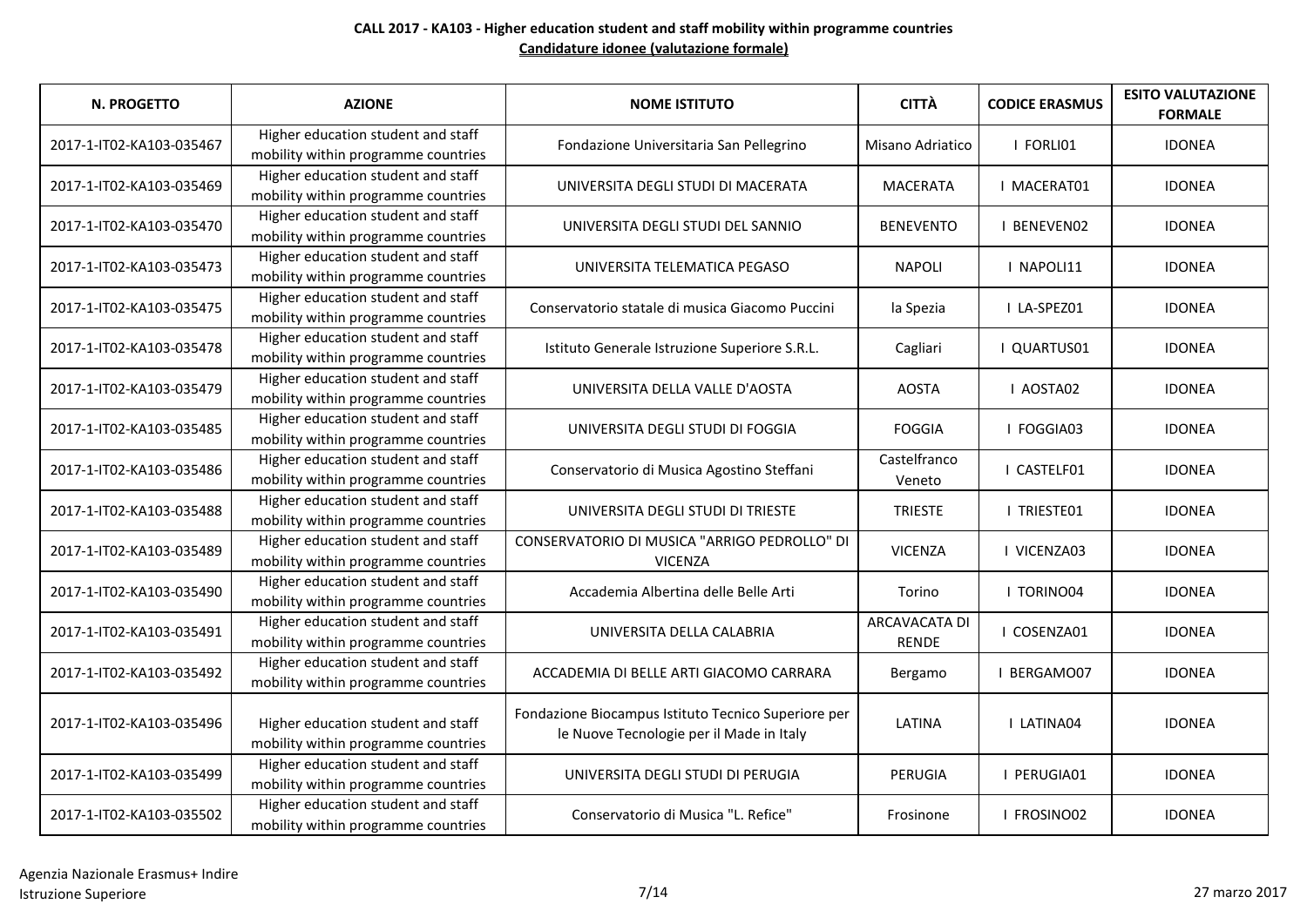| <b>N. PROGETTO</b>       | <b>AZIONE</b>                                                             | <b>NOME ISTITUTO</b>                                                                               | <b>CITTÀ</b>                         | <b>CODICE ERASMUS</b>      | <b>ESITO VALUTAZIONE</b><br><b>FORMALE</b> |
|--------------------------|---------------------------------------------------------------------------|----------------------------------------------------------------------------------------------------|--------------------------------------|----------------------------|--------------------------------------------|
| 2017-1-IT02-KA103-035508 | Higher education student and staff<br>mobility within programme countries | Istituto Superiore di Studi Musicali G. Briccialdi Terni                                           | Terni                                | I TERNIO1                  | <b>IDONEA</b>                              |
| 2017-1-IT02-KA103-035511 | Higher education student and staff<br>mobility within programme countries | Istituto Superiore di Studi Musicali "Toscanini"                                                   | Ribera (AG)                          | I AGRIGEN02                | <b>IDONEA</b>                              |
| 2017-1-IT02-KA103-035516 | Higher education student and staff<br>mobility within programme countries | UNIVERSITA DELLA CALABRIA                                                                          | <b>ARCAVACATA DI</b><br><b>RENDE</b> | I COSENZA01<br>(Consortia) | <b>IDONEA</b>                              |
| 2017-1-IT02-KA103-035517 | Higher education student and staff<br>mobility within programme countries | SCUOLA SUPERIORE PER MEDIATORI LINGUISTICI                                                         | Lucca                                | I LUCCA02                  | <b>IDONEA</b>                              |
| 2017-1-IT02-KA103-035519 | Higher education student and staff<br>mobility within programme countries | LIBERA UNIVERSITA DI BOLZANO                                                                       | <b>BOLZANO</b>                       | I BOLZANO01                | <b>IDONEA</b>                              |
| 2017-1-IT02-KA103-035520 | Higher education student and staff<br>mobility within programme countries | Università degli Studi Internazionali di Roma                                                      | Roma                                 | I ROMA20                   | <b>IDONEA</b>                              |
| 2017-1-IT02-KA103-035522 | Higher education student and staff<br>mobility within programme countries | Conservatorio di Musica G.B.Martini                                                                | Bologna                              | I BOLOGNA04                | <b>IDONEA</b>                              |
| 2017-1-IT02-KA103-035535 | Higher education student and staff<br>mobility within programme countries | FONDAZIONE ISTITUTO TECNICO PER L'EFFICIENZA<br><b>ENERGETICA</b>                                  | savona                               | I GENOVA05                 | <b>IDONEA</b>                              |
| 2017-1-IT02-KA103-035552 | Higher education student and staff<br>mobility within programme countries | UNIVERSITA DEGLI STUDI DI TERAMO                                                                   | <b>TERAMO</b>                        | I TERAMO01                 | <b>IDONEA</b>                              |
| 2017-1-IT02-KA103-035559 | Higher education student and staff<br>mobility within programme countries | LIBERA UNIVERSITA DI LINGUE E COMUNICAZIONE<br><b>IULM</b>                                         | <b>MILANO</b>                        | I MILANO05                 | <b>IDONEA</b>                              |
| 2017-1-IT02-KA103-035566 | Higher education student and staff<br>mobility within programme countries | CONSERVATORIO STATALE DI MUSICA "G.B.<br>PERGOLESI" - FERMO                                        | Fermo                                | I FERMO01                  | <b>IDONEA</b>                              |
| 2017-1-IT02-KA103-035567 | Higher education student and staff<br>mobility within programme countries | Università per Stranieri "Dante Alighieri"                                                         | <b>REGGIO</b><br><b>CALABRIA</b>     | I REGGIO06                 | <b>IDONEA</b>                              |
| 2017-1-IT02-KA103-035569 | Higher education student and staff<br>mobility within programme countries | Conservatorio Statale di Musica Luisa D'Annunzio                                                   | Pescara                              | I PESCARA01                | <b>IDONEA</b>                              |
| 2017-1-IT02-KA103-035572 | Higher education student and staff<br>mobility within programme countries | Fondazione "Istituto Tecnico Superiore" per la Mobilità<br>Sostenibile - Settore Aerospazio Puglia | <b>Brindisi</b>                      | I BARIO8                   | <b>IDONEA</b>                              |
| 2017-1-IT02-KA103-035578 | Higher education student and staff<br>mobility within programme countries | UNIVERSITA' DEGLI STUDI DI BERGAMO                                                                 | <b>BERGAMO</b>                       | BERGAMO01                  | <b>IDONEA</b>                              |
| 2017-1-IT02-KA103-035589 | Higher education student and staff<br>mobility within programme countries | UNIVERSITA DEGLI STUDI DI UDINE                                                                    | <b>UDINE</b>                         | I UDINE01                  | <b>IDONEA</b>                              |
| 2017-1-IT02-KA103-035602 | Higher education student and staff<br>mobility within programme countries | UNIVERSITA DEGLI STUDI DI CAMERINO                                                                 | <b>CAMERINO</b>                      | I CAMERIN01                | <b>IDONEA</b>                              |
| 2017-1-IT02-KA103-035603 | Higher education student and staff<br>mobility within programme countries | Conservatorio di musica "G.F.Ghedini"                                                              | Cuneo                                | I CUNEO01                  | <b>IDONEA</b>                              |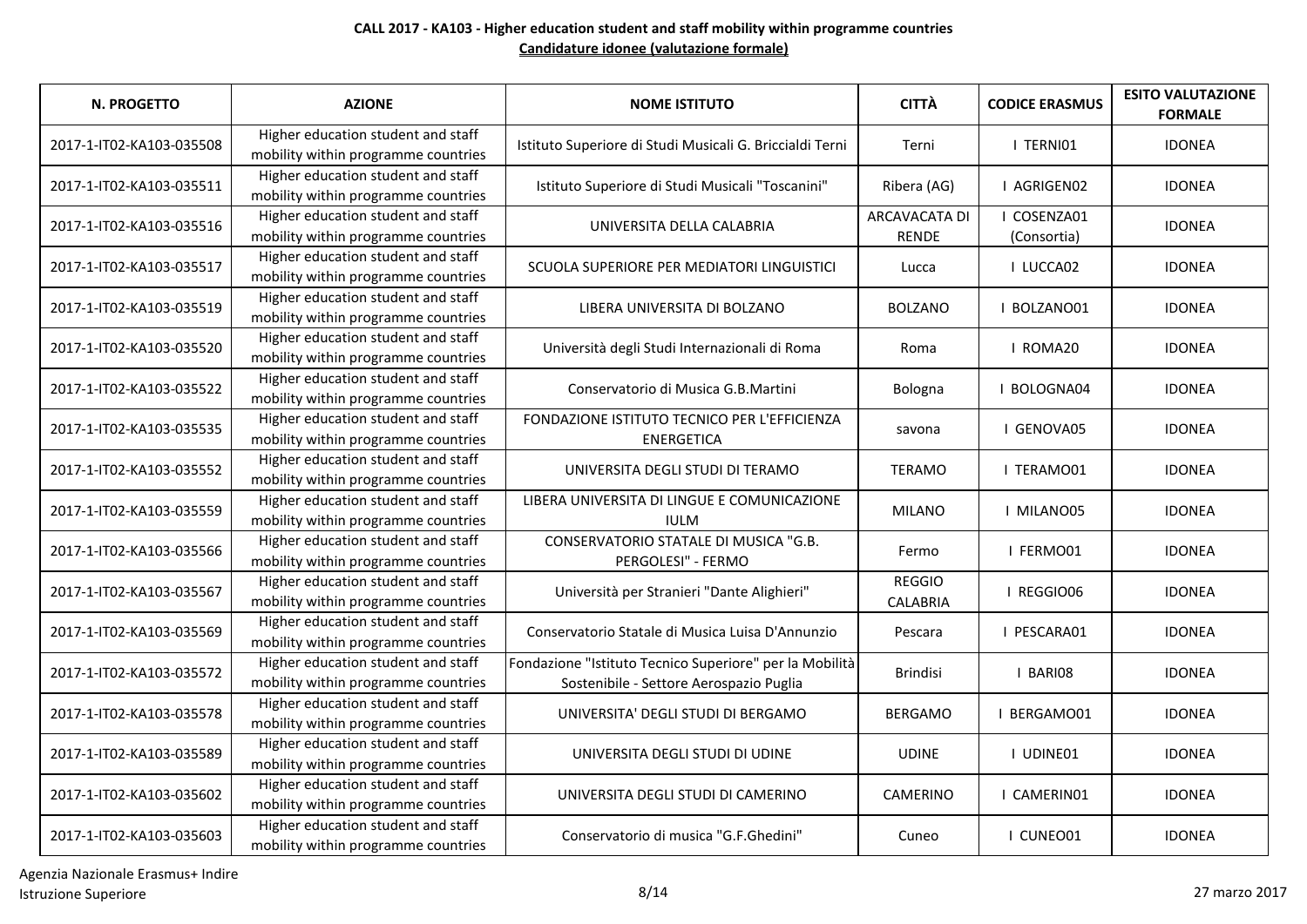| <b>N. PROGETTO</b>       | <b>AZIONE</b>                                                             | <b>NOME ISTITUTO</b>                                                        | <b>CITTÀ</b>   | <b>CODICE ERASMUS</b>    | <b>ESITO VALUTAZIONE</b><br><b>FORMALE</b> |
|--------------------------|---------------------------------------------------------------------------|-----------------------------------------------------------------------------|----------------|--------------------------|--------------------------------------------|
| 2017-1-IT02-KA103-035604 | Higher education student and staff<br>mobility within programme countries | ACCADEMIA NAZIONALE DI DANZA                                                | <b>ROMA</b>    | I ROMA08                 | <b>IDONEA</b>                              |
| 2017-1-IT02-KA103-035608 | Higher education student and staff<br>mobility within programme countries | Accademiadi Belle Arti di Catania                                           | Catania        | I CATANIA03              | <b>IDONEA</b>                              |
| 2017-1-IT02-KA103-035610 | Higher education student and staff<br>mobility within programme countries | Conservatorio di musica "Gesualdo da Venosa"                                | Potenza        | I POTENZA03              | <b>IDONEA</b>                              |
| 2017-1-IT02-KA103-035611 | Higher education student and staff<br>mobility within programme countries | UNIVERSITA DEGLI STUDI DI BARI ALDO MORO                                    | <b>BARI</b>    | I BARIO1                 | <b>IDONEA</b>                              |
| 2017-1-IT02-KA103-035613 | Higher education student and staff<br>mobility within programme countries | EUROPEAN UNIVERSITY INSTITUTE                                               | <b>FIESOLE</b> | I FIESOLE01              | <b>IDONEA</b>                              |
| 2017-1-IT02-KA103-035615 | Higher education student and staff<br>mobility within programme countries | Conservatorio di Musica "Alfredo Casella"                                   | L'Aquila       | I L-AQUIL04              | <b>IDONEA</b>                              |
| 2017-1-IT02-KA103-035629 | Higher education student and staff<br>mobility within programme countries | UNIVERSITA CATTOLICA DEL SACRO CUORE                                        | <b>MILANO</b>  | I MILANO03               | <b>IDONEA</b>                              |
| 2017-1-IT02-KA103-035635 | Higher education student and staff<br>mobility within programme countries | <b>HUMANITAS UNIVERSITY</b>                                                 | ROZZANO        | I MILANO21               | <b>IDONEA</b>                              |
| 2017-1-IT02-KA103-035637 | Higher education student and staff<br>mobility within programme countries | ALMA MATER STUDIORUM - UNIVERSITA DI BOLOGNA                                | <b>BOLOGNA</b> | I BOLOGNA01              | <b>IDONEA</b>                              |
| 2017-1-IT02-KA103-035639 | Higher education student and staff<br>mobility within programme countries | Accademia di Belle Arti di Napoli                                           | Napoli         | I NAPOLI06               | <b>IDONEA</b>                              |
| 2017-1-IT02-KA103-035642 | Higher education student and staff<br>mobility within programme countries | IED Istituto Europeo di Design S.p.A.                                       | Milano         | I MILANO18               | <b>IDONEA</b>                              |
| 2017-1-IT02-KA103-035644 | Higher education student and staff<br>mobility within programme countries | UNIVERSITA' DEGLI STUDI DI MILANO-BICOCCA                                   | <b>MILANO</b>  | I MILANO16               | <b>IDONEA</b>                              |
| 2017-1-IT02-KA103-035647 | Higher education student and staff<br>mobility within programme countries | Conservatorio di Musica "Nino Rota"                                         | Monopoli       | I MONOPOL02              | <b>IDONEA</b>                              |
| 2017-1-IT02-KA103-035656 | Higher education student and staff<br>mobility within programme countries | Conservatorio Statale di Musica C. Pollini -Padova                          | Padova         | I PADOVA02               | <b>IDONEA</b>                              |
| 2017-1-IT02-KA103-035657 | Higher education student and staff<br>mobility within programme countries | UNIVERSITA DEGLI STUDI DI UDINE                                             | <b>UDINE</b>   | I UDINE01<br>(Consortia) | <b>IDONEA</b>                              |
| 2017-1-IT02-KA103-035660 | Higher education student and staff<br>mobility within programme countries | Accademia di Belle Arti e del Restauro "Abadir" -<br>Officina della Memoria | Monreale - PA  | I PALERMO05              | <b>IDONEA</b>                              |
| 2017-1-IT02-KA103-035663 | Higher education student and staff<br>mobility within programme countries | FONDAZIONE ISTITUTO TECNICO SUPERIORE "A.<br>MONACO" Settore energia        | Cosenza        | I COSENZA05              | <b>IDONEA</b>                              |
| 2017-1-IT02-KA103-035664 | Higher education student and staff<br>mobility within programme countries | Accademia di Belle Arti di Frosinone                                        | Frosinone      | I FROSINO01              | <b>IDONEA</b>                              |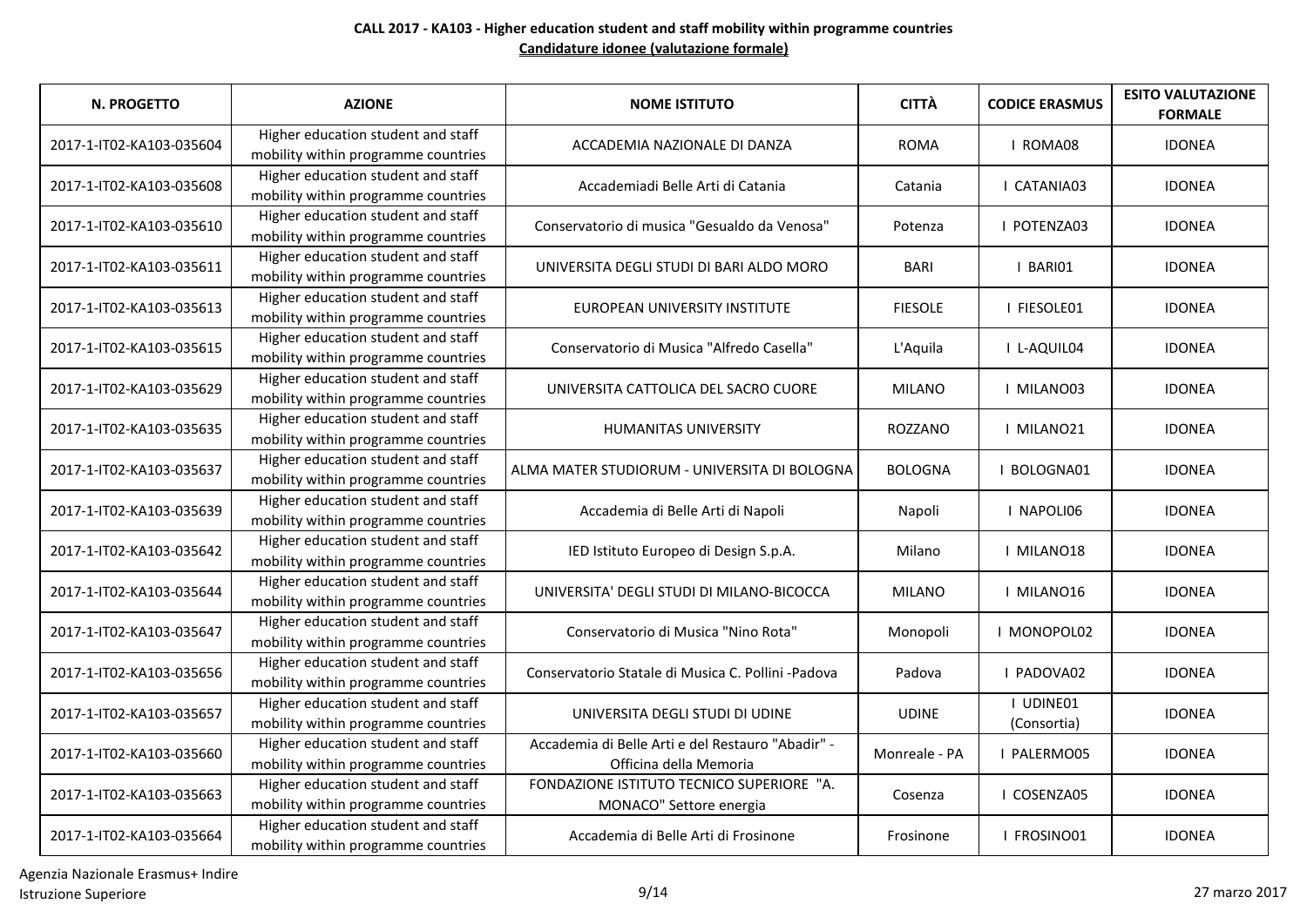| <b>N. PROGETTO</b>       | <b>AZIONE</b>                                                             | <b>NOME ISTITUTO</b>                                                | <b>CITTÀ</b>   | <b>CODICE ERASMUS</b>      | <b>ESITO VALUTAZIONE</b><br><b>FORMALE</b> |
|--------------------------|---------------------------------------------------------------------------|---------------------------------------------------------------------|----------------|----------------------------|--------------------------------------------|
| 2017-1-IT02-KA103-035665 | Higher education student and staff<br>mobility within programme countries | Rome University of Fine Arts                                        | <b>ROMA</b>    | I ROMA25                   | <b>IDONEA</b>                              |
| 2017-1-IT02-KA103-035667 | Higher education student and staff<br>mobility within programme countries | UNITELMA SAPIENZA UNIVERSITA                                        | <b>ROMA</b>    | I ROMA27                   | <b>IDONEA</b>                              |
| 2017-1-IT02-KA103-035669 | Higher education student and staff<br>mobility within programme countries | Università degli studi Giustino Fortunato                           | Benevento      | I BENEVEN04                | <b>IDONEA</b>                              |
| 2017-1-IT02-KA103-035673 | Higher education student and staff<br>mobility within programme countries | Conservatorio di Musica di Latina - Ottorino Respighi               | LATINA         | I LATINA02                 | <b>IDONEA</b>                              |
| 2017-1-IT02-KA103-035676 | Higher education student and staff<br>mobility within programme countries | UNIVERSITA DEGLI STUDI DI FIRENZE                                   | Florence       | I FIRENZE01                | <b>IDONEA</b>                              |
| 2017-1-IT02-KA103-035677 | Higher education student and staff<br>mobility within programme countries | <b>SEND</b>                                                         | PALERMO        | N/A (Consortia)            | <b>IDONEA</b>                              |
| 2017-1-IT02-KA103-035682 | Higher education student and staff<br>mobility within programme countries | Conservatorio di Musica Arrigo Boito                                | Parma          | I PARMA02                  | <b>IDONEA</b>                              |
| 2017-1-IT02-KA103-035685 | Higher education student and staff<br>mobility within programme countries | UNIVERSITA CAMPUS BIO MEDICO DI ROMA                                | <b>ROMA</b>    | I ROMA14                   | <b>IDONEA</b>                              |
| 2017-1-IT02-KA103-035704 | Higher education student and staff<br>mobility within programme countries | <b>SSML Gregorio VII</b>                                            | Rome           | I ROMA18                   | <b>IDONEA</b>                              |
| 2017-1-IT02-KA103-035735 | Higher education student and staff<br>mobility within programme countries | UNIVERSITA DEGLI STUDI DI FERRARA                                   | <b>FERRARA</b> | I FERRARA01                | <b>IDONEA</b>                              |
| 2017-1-IT02-KA103-035744 | Higher education student and staff<br>mobility within programme countries | Conservatorio di Musica Luca Marenzio                               | <b>Brescia</b> | <b>I BRESCIA06</b>         | <b>IDONEA</b>                              |
| 2017-1-IT02-KA103-035750 | Higher education student and staff<br>mobility within programme countries | ISTITUTO SUPERIORE INDUSTRIE ARTISTICHE URBINO                      | <b>URBINO</b>  | I URBINO05                 | <b>IDONEA</b>                              |
| 2017-1-IT02-KA103-035754 | Higher education student and staff<br>mobility within programme countries | Istituto Superiore di Studi Musicali "Rinaldo Franci"               | Siena          | I SIENA04                  | <b>IDONEA</b>                              |
| 2017-1-IT02-KA103-035763 | Higher education student and staff<br>mobility within programme countries | Fondazione ITS meccatronico Vicenza                                 | Vicenza        | I VICENZA04<br>(Consortia) | <b>IDONEA</b>                              |
| 2017-1-IT02-KA103-035765 | Higher education student and staff<br>mobility within programme countries | UNIVERSITA POLITECNICA DELLE MARCHE                                 | ANCONA         | I ANCONA01                 | <b>IDONEA</b>                              |
| 2017-1-IT02-KA103-035772 | Higher education student and staff<br>mobility within programme countries | UNIVERSITA DEGLI STUDI DELLA BASILICATA                             | <b>POTENZA</b> | I POTENZA01                | <b>IDONEA</b>                              |
| 2017-1-IT02-KA103-035779 | Higher education student and staff<br>mobility within programme countries | Fondazione di partecipazione Istituto Tecnico<br>Superiore Sardegna | Macomer        | I SASSARI04                | <b>IDONEA</b>                              |
| 2017-1-IT02-KA103-035787 | Higher education student and staff<br>mobility within programme countries | POLITECNICO DI TORINO                                               | <b>TORINO</b>  | I TORINO02                 | <b>IDONEA</b>                              |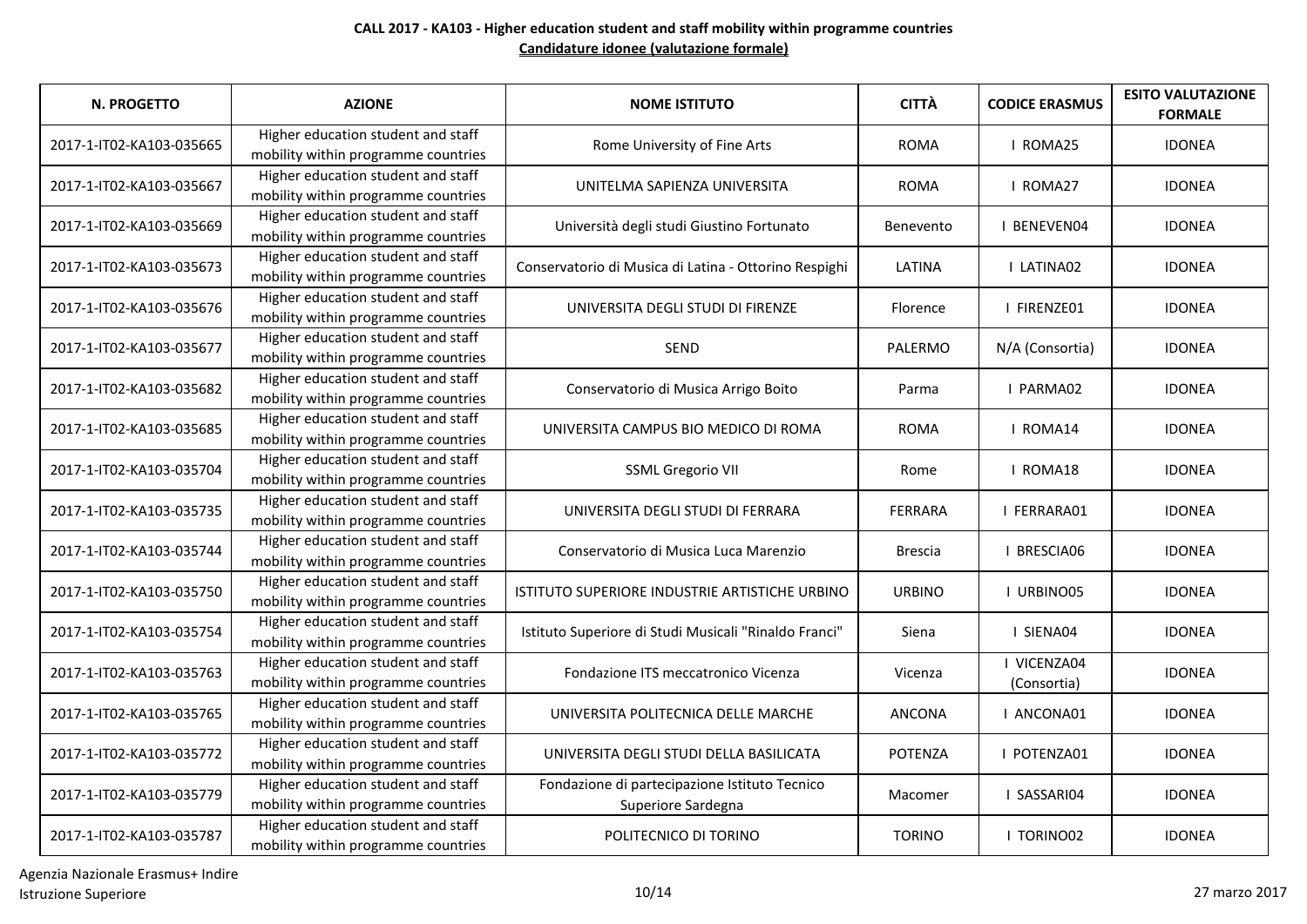| N. PROGETTO              | <b>AZIONE</b>                                                             | <b>NOME ISTITUTO</b>                                                                                                            | <b>CITTÀ</b>                           | <b>CODICE ERASMUS</b>      | <b>ESITO VALUTAZIONE</b><br><b>FORMALE</b> |
|--------------------------|---------------------------------------------------------------------------|---------------------------------------------------------------------------------------------------------------------------------|----------------------------------------|----------------------------|--------------------------------------------|
| 2017-1-IT02-KA103-035788 | Higher education student and staff<br>mobility within programme countries | UNIVERSITA IUAV DI VENEZIA                                                                                                      | <b>VENEZIA</b>                         | I VENEZIA02<br>(Consortia) | <b>IDONEA</b>                              |
| 2017-1-IT02-KA103-035789 | Higher education student and staff<br>mobility within programme countries | POLITECNICO DI MILANO                                                                                                           | <b>MILANO</b>                          | I MILANO02                 | <b>IDONEA</b>                              |
| 2017-1-IT02-KA103-035792 | Higher education student and staff<br>mobility within programme countries | Conservatorio Statale di Musica "L. Canepa"                                                                                     | Sassari                                | I SASSARIO2                | <b>IDONEA</b>                              |
| 2017-1-IT02-KA103-035809 | Higher education student and staff<br>mobility within programme countries | Fondazione Istituto Tecnico Superiore Energia e<br>Ambiente                                                                     | <b>COLLE DI VAL</b><br><b>DELSA SI</b> | I SIENA06                  | <b>IDONEA</b>                              |
| 2017-1-IT02-KA103-035819 | Higher education student and staff<br>mobility within programme countries | UNIVERSITA CA' FOSCARI VENEZIA                                                                                                  | <b>VENEZIA</b>                         | I VENEZIA01<br>(Consortia) | <b>IDONEA</b>                              |
| 2017-1-IT02-KA103-035829 | Higher education student and staff<br>mobility within programme countries | Conservatorio Statale di Musica "Giuseppe Verdi"<br>Torino                                                                      | Torino                                 | I TORINO05                 | <b>IDONEA</b>                              |
| 2017-1-IT02-KA103-035838 | Higher education student and staff<br>mobility within programme countries | <b>Associazione ARCES</b>                                                                                                       | PALERMO                                | N/A (Consortia)            | <b>IDONEA</b>                              |
| 2017-1-IT02-KA103-035843 | Higher education student and staff<br>mobility within programme countries | Scuola Superiore per Interpreti e Traduttori                                                                                    | Milano                                 | I MILANO12                 | <b>IDONEA</b>                              |
| 2017-1-IT02-KA103-035856 | Higher education student and staff<br>mobility within programme countries | UNIVERSITA DEGLI STUDI MEDITERRANEA DI REGGIO<br><b>CALABRIA</b>                                                                | <b>REGGIO</b><br><b>CALABRIA</b>       | I REGGIO01                 | <b>IDONEA</b>                              |
| 2017-1-IT02-KA103-035860 | Higher education student and staff<br>mobility within programme countries | UNIVERSITA PER STRANIERI DI SIENA                                                                                               | <b>SIENA</b>                           | I SIENA02                  | <b>IDONEA</b>                              |
| 2017-1-IT02-KA103-035873 | Higher education student and staff<br>mobility within programme countries | Istituto Superiore di Studi Musicali O.Vecchi - A.Tonelli<br>di Modena                                                          | Modena                                 | <b>I MODENA05</b>          | <b>IDONEA</b>                              |
| 2017-1-IT02-KA103-035874 | Higher education student and staff<br>mobility within programme countries | <b>IUM Academy School</b>                                                                                                       | Napoli                                 | I NAPOLI10                 | <b>IDONEA</b>                              |
| 2017-1-IT02-KA103-035880 | Higher education student and staff<br>mobility within programme countries | Conservatorio Statale di Musica "E. F. Dall'Abaco"                                                                              | Verona                                 | I VERONA02                 | <b>IDONEA</b>                              |
| 2017-1-IT02-KA103-035881 | Higher education student and staff<br>mobility within programme countries | LINK CAMPUS UNIVERSITY                                                                                                          | Rome                                   | I ROMA26                   | <b>IDONEA</b>                              |
| 2017-1-IT02-KA103-035882 | Higher education student and staff<br>mobility within programme countries | Fondazione Accademia di Belle Arti di Verona                                                                                    | Verona                                 | <b>I VERONA03</b>          | <b>IDONEA</b>                              |
| 2017-1-IT02-KA103-035903 | Higher education student and staff<br>mobility within programme countries | FONDAZIONE ITS - ISTITUTO TECNICO SUPERIORE<br>NUOVE TECNOLOGIE PER IL MADE IN ITALY - SISTEMA<br>AGROALIMENTARE E SISTEMA MODA | <b>TERAMO</b>                          | <b>I TERAMO03</b>          | <b>IDONEA</b>                              |
| 2017-1-IT02-KA103-035907 | Higher education student and staff<br>mobility within programme countries | Conservatorio Statale di Musica Guido Cantelli                                                                                  | Novara                                 | I NOVARA01                 | <b>IDONEA</b>                              |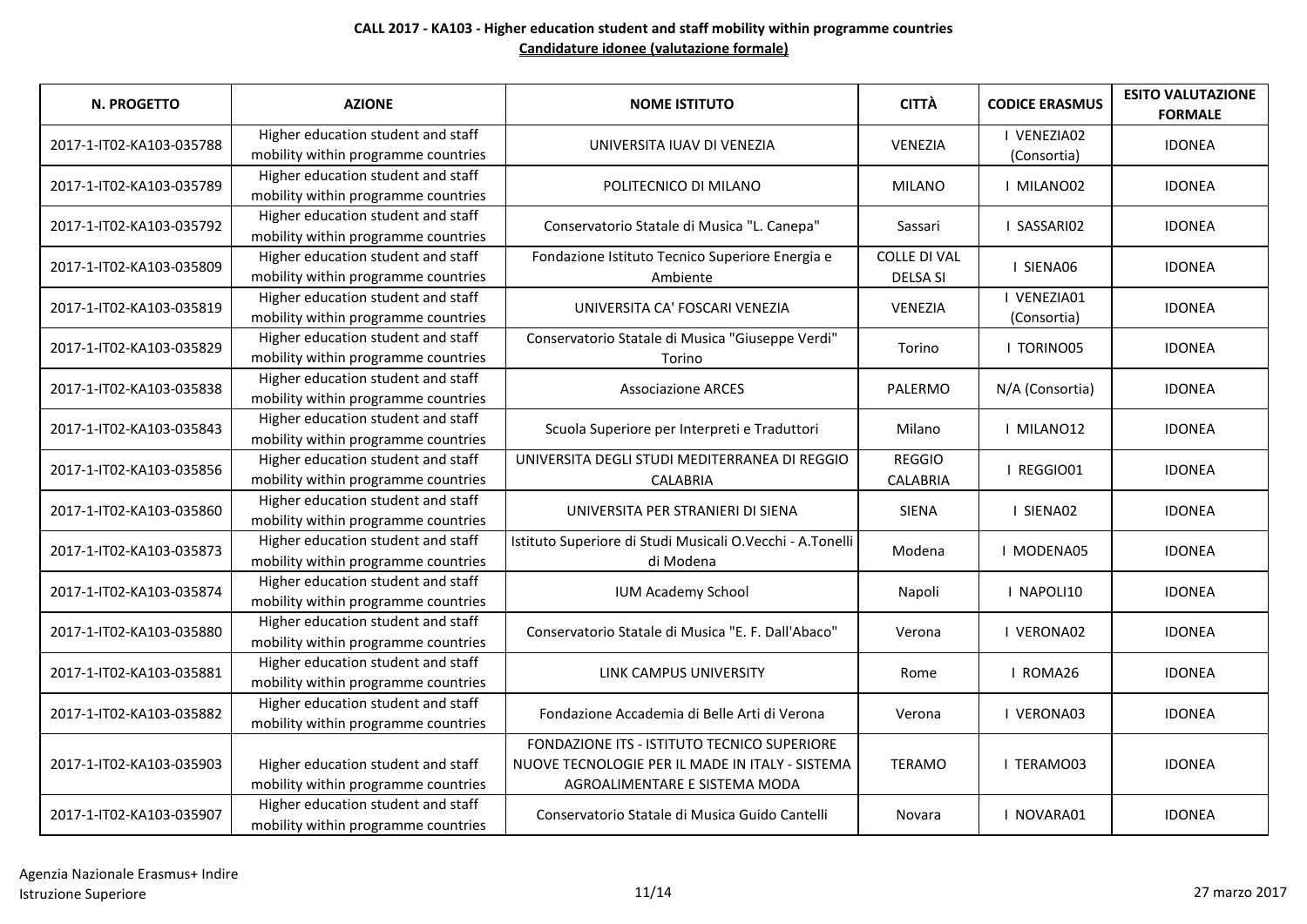| <b>N. PROGETTO</b>       | <b>AZIONE</b>                                                             | <b>NOME ISTITUTO</b>                                                        | <b>CITTÀ</b>        | <b>CODICE ERASMUS</b>     | <b>ESITO VALUTAZIONE</b><br><b>FORMALE</b> |
|--------------------------|---------------------------------------------------------------------------|-----------------------------------------------------------------------------|---------------------|---------------------------|--------------------------------------------|
| 2017-1-IT02-KA103-035922 | Higher education student and staff<br>mobility within programme countries | UNIVERSITA DEGLI STUDI DI PADOVA                                            | PADOVA              | I PADOVA01<br>(Consortia) | <b>IDONEA</b>                              |
| 2017-1-IT02-KA103-035923 | Higher education student and staff<br>mobility within programme countries | UNIVERSITA TELEMATICA INTERNAZIONALE-<br><b>UNINETTUNO</b>                  | <b>ROMA</b>         | I ROMA24                  | <b>IDONEA</b>                              |
| 2017-1-IT02-KA103-035926 | Higher education student and staff<br>mobility within programme countries | ISTITUTO SUPERIORE DI STUDI MUSICALI "FRANCO<br>VITTADINI"                  | <b>PAVIA</b>        | I PAVIA02                 | <b>IDONEA</b>                              |
| 2017-1-IT02-KA103-035927 | Higher education student and staff<br>mobility within programme countries | Istituto Statale Superiore di Studi Musicali e Coreutici<br>"G. Braga"      | Teramo              | I TERAMO02                | <b>IDONEA</b>                              |
| 2017-1-IT02-KA103-035930 | Higher education student and staff<br>mobility within programme countries | UNIVERSITA DEGLI STUDI DI ENNA KORE                                         | <b>ENNA</b>         | I ENNA01                  | <b>IDONEA</b>                              |
| 2017-1-IT02-KA103-035933 | Higher education student and staff<br>mobility within programme countries | UNIVERSITA DEGLI STUDI DI ROMA TOR VERGATA                                  | <b>ROMA</b>         | I ROMA02<br>(Consortia)   | <b>IDONEA</b>                              |
| 2017-1-IT02-KA103-035937 | Higher education student and staff<br>mobility within programme countries | Educazione all'Europa                                                       | Ravenna             | N/A (Consortia)           | <b>IDONEA</b>                              |
| 2017-1-IT02-KA103-035939 | Higher education student and staff<br>mobility within programme countries | UNIVERSITA DEGLI STUDI DI ROMA LA SAPIENZA                                  | <b>ROMA</b>         | I ROMA01<br>(Consortia)   | <b>IDONEA</b>                              |
| 2017-1-IT02-KA103-035947 | Higher education student and staff<br>mobility within programme countries | <b>International Campus Srl</b>                                             | <b>ROMA</b>         | I ROMA32                  | <b>IDONEA</b>                              |
| 2017-1-IT02-KA103-035975 | Higher education student and staff<br>mobility within programme countries | UNIVERSITA DEGLI STUDI DI NAPOLI PARTHENOPE                                 | <b>NAPOLI</b>       | I NAPOLI03                | <b>IDONEA</b>                              |
| 2017-1-IT02-KA103-035983 | Higher education student and staff<br>mobility within programme countries | Istituto Superiore di Studi Musicali P.I. Tchaikovsky                       | Nocera Terinese     | I CATANZA04               | <b>IDONEA</b>                              |
| 2017-1-IT02-KA103-035997 | Higher education student and staff<br>mobility within programme countries | UNIVERSITA DEGLI STUDI GABRIELE D'ANNUNZIO DI<br>CHIETI-PESCARA             | <b>CHIETI</b>       | I CHIETI01                | <b>IDONEA</b>                              |
| 2017-1-IT02-KA103-036002 | Higher education student and staff<br>mobility within programme countries | Istituto Tecnico Superiore Efficienza Energetica-<br>L'Aquila               | L'Aquila            | I L-AQUIL05               | <b>IDONEA</b>                              |
| 2017-1-IT02-KA103-036011 | Higher education student and staff<br>mobility within programme countries | Conservatorio di Adria                                                      | Adria (RO)          | I ADRIA01                 | <b>IDONEA</b>                              |
| 2017-1-IT02-KA103-036014 | Higher education student and staff<br>mobility within programme countries | <b>VENICE INTERNATIONAL UNIVERSITY</b>                                      | VENEZIA             | N/A (Consortia)           | <b>IDONEA</b>                              |
| 2017-1-IT02-KA103-036022 | Higher education student and staff<br>mobility within programme countries | LUM JEAN MONNET                                                             | CASAMASSIMA<br>(BA) | I CASAMAS01               | <b>IDONEA</b>                              |
| 2017-1-IT02-KA103-036040 | Higher education student and staff<br>mobility within programme countries | UNIVERSITA DEGLI STUDI NICCOLO CUSANO<br><b>TELEMATICA ROMA</b>             | <b>ROMA</b>         | I ROMA31                  | <b>IDONEA</b>                              |
| 2017-1-IT02-KA103-036055 | Higher education student and staff<br>mobility within programme countries | Fondazione ITS per le tecnologie dell'informazione e<br>della comunicazione | Turin               | <b>I TORINO10</b>         | <b>IDONEA</b>                              |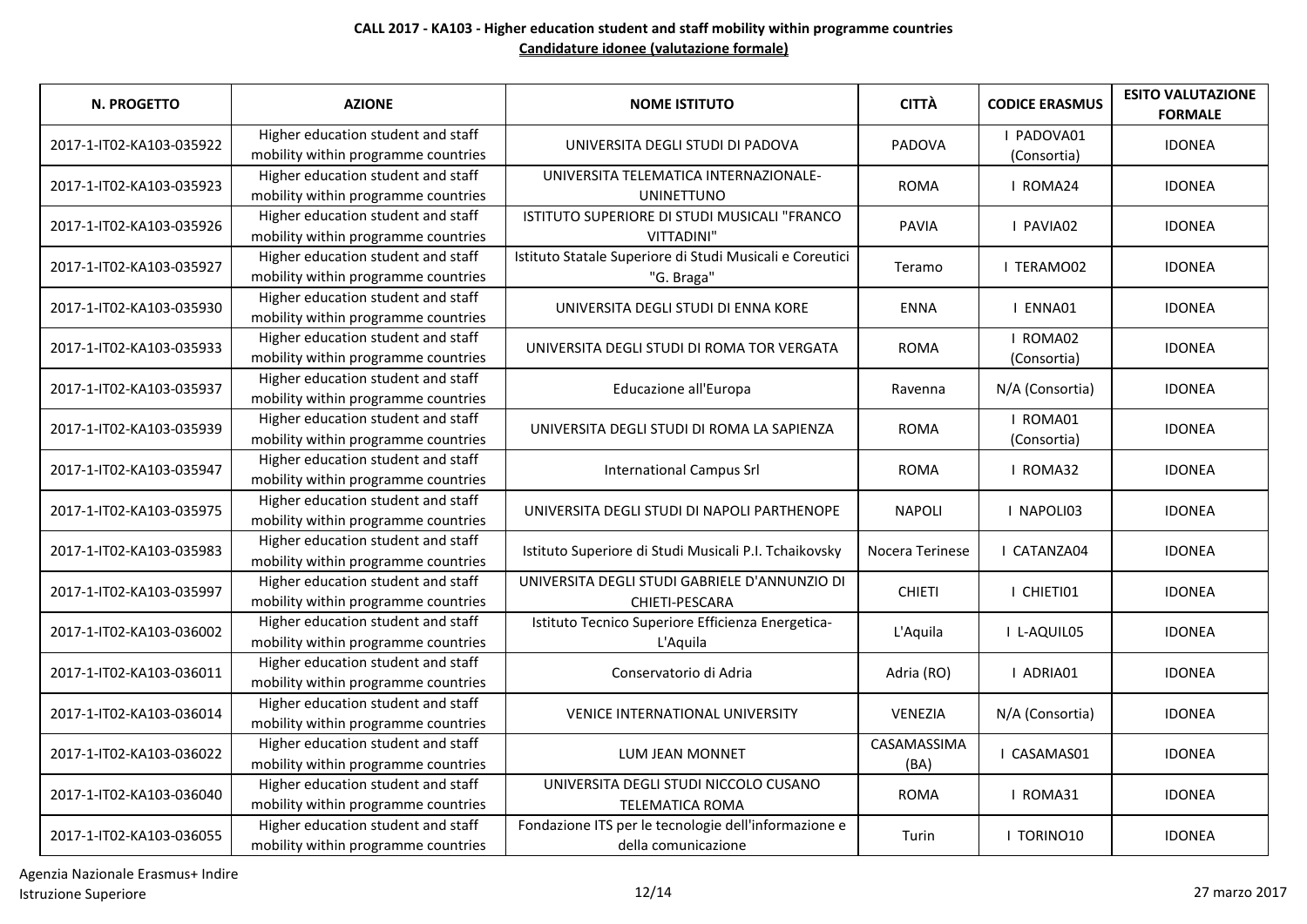| <b>N. PROGETTO</b>       | <b>AZIONE</b>                                                             | <b>NOME ISTITUTO</b>                                                                | <b>CITTÀ</b>                          | <b>CODICE ERASMUS</b> | <b>ESITO VALUTAZIONE</b><br><b>FORMALE</b> |
|--------------------------|---------------------------------------------------------------------------|-------------------------------------------------------------------------------------|---------------------------------------|-----------------------|--------------------------------------------|
| 2017-1-IT02-KA103-036073 | Higher education student and staff<br>mobility within programme countries | Conservatorio di Como                                                               | Como                                  | I COMO04              | <b>IDONEA</b>                              |
| 2017-1-IT02-KA103-036079 | Higher education student and staff<br>mobility within programme countries | Conservatorio di Musica "Lucio Campiani" Mantova                                    | <b>MANTOVA</b>                        | <b>I MANTOVA01</b>    | <b>IDONEA</b>                              |
| 2017-1-IT02-KA103-036101 | Higher education student and staff<br>mobility within programme countries | MINE VAGANTI NGO                                                                    | <b>PERFUGAS</b>                       | N/A (Consortia)       | <b>IDONEA</b>                              |
| 2017-1-IT02-KA103-036115 | Higher education student and staff<br>mobility within programme countries | FONDAZIONE ISTITUTO TECNICO SUPERIORE PER LA<br><b>MANUTENZIONE INDUSTRIALE</b>     | Rosignano<br>Marittimo Loc.<br>Solvay | I LIVORNO02           | <b>IDONEA</b>                              |
| 2017-1-IT02-KA103-036169 | Higher education student and staff<br>mobility within programme countries | donneperroma                                                                        | Rome                                  | N/A (Consortia)       | <b>IDONEA</b>                              |
| 2017-1-IT02-KA103-036177 | Higher education student and staff<br>mobility within programme countries | UNIVERSITA DEGLI STUDI DI MILANO                                                    | <b>MILANO</b>                         | I MILANO01            | <b>IDONEA</b>                              |
| 2017-1-IT02-KA103-036188 | Higher education student and staff<br>mobility within programme countries | UNIVERSITA DEL SALENTO                                                              | <b>LECCE</b>                          | I LECCE01             | <b>IDONEA</b>                              |
| 2017-1-IT02-KA103-036194 | Higher education student and staff<br>mobility within programme countries | UNIVERSITA DEGLI STUDI DI PAVIA                                                     | <b>PAVIA</b>                          | I PAVIA01             | <b>IDONEA</b>                              |
| 2017-1-IT02-KA103-036195 | Higher education student and staff<br>mobility within programme countries | UNIVERSITA DEGLI STUDI GUGLIELMO MARCONI -<br><b>TELEMATICA</b>                     | <b>ROMA</b>                           | I ROMA21              | <b>IDONEA</b>                              |
| 2017-1-IT02-KA103-036214 | Higher education student and staff<br>mobility within programme countries | Conservatorio di Musica "G. P. da Palestrina"                                       | Cagliari                              | I CAGLIAR02           | <b>IDONEA</b>                              |
| 2017-1-IT02-KA103-036215 | Higher education student and staff<br>mobility within programme countries | UNIVERSITA DEGLI STUDI DI TORINO                                                    | <b>TORINO</b>                         | I TORINO01            | <b>IDONEA</b>                              |
| 2017-1-IT02-KA103-036216 | Higher education student and staff<br>mobility within programme countries | UNIVERSITA DEGLI STUDI DI BRESCIA                                                   | <b>BRESCIA</b>                        | I BRESCIA01           | <b>IDONEA</b>                              |
| 2017-1-IT02-KA103-036217 | Higher education student and staff<br>mobility within programme countries | Conservatorio di musica "Claudio Monteverdi" Musik-<br>Konservatorium Bolzano-Bozen | Bolzano                               | I BOLZANO02           | <b>IDONEA</b>                              |
| 2017-1-IT02-KA103-036218 | Higher education student and staff<br>mobility within programme countries | UNIVERSITA DEGLI STUDI DI PARMA                                                     | PARMA                                 | I PARMA01             | <b>IDONEA</b>                              |
| 2017-1-IT02-KA103-036247 | Higher education student and staff<br>mobility within programme countries | Accademia di Belle Arti di Firenze                                                  | florence                              | I FIRENZE03           | <b>IDONEA</b>                              |
| 2017-1-IT02-KA103-036274 | Higher education student and staff<br>mobility within programme countries | Conservatorio di Musica di Stato "Antonio Scontrino" -<br>Trapani                   | Trapani                               | I TRAPANI02           | <b>IDONEA</b>                              |
| 2017-1-IT02-KA103-036275 | Higher education student and staff<br>mobility within programme countries | Conservatorio Statale di Musica "G. Frescobaldi"<br>Ferrara                         | Ferrara                               | I FERRARA02           | <b>IDONEA</b>                              |